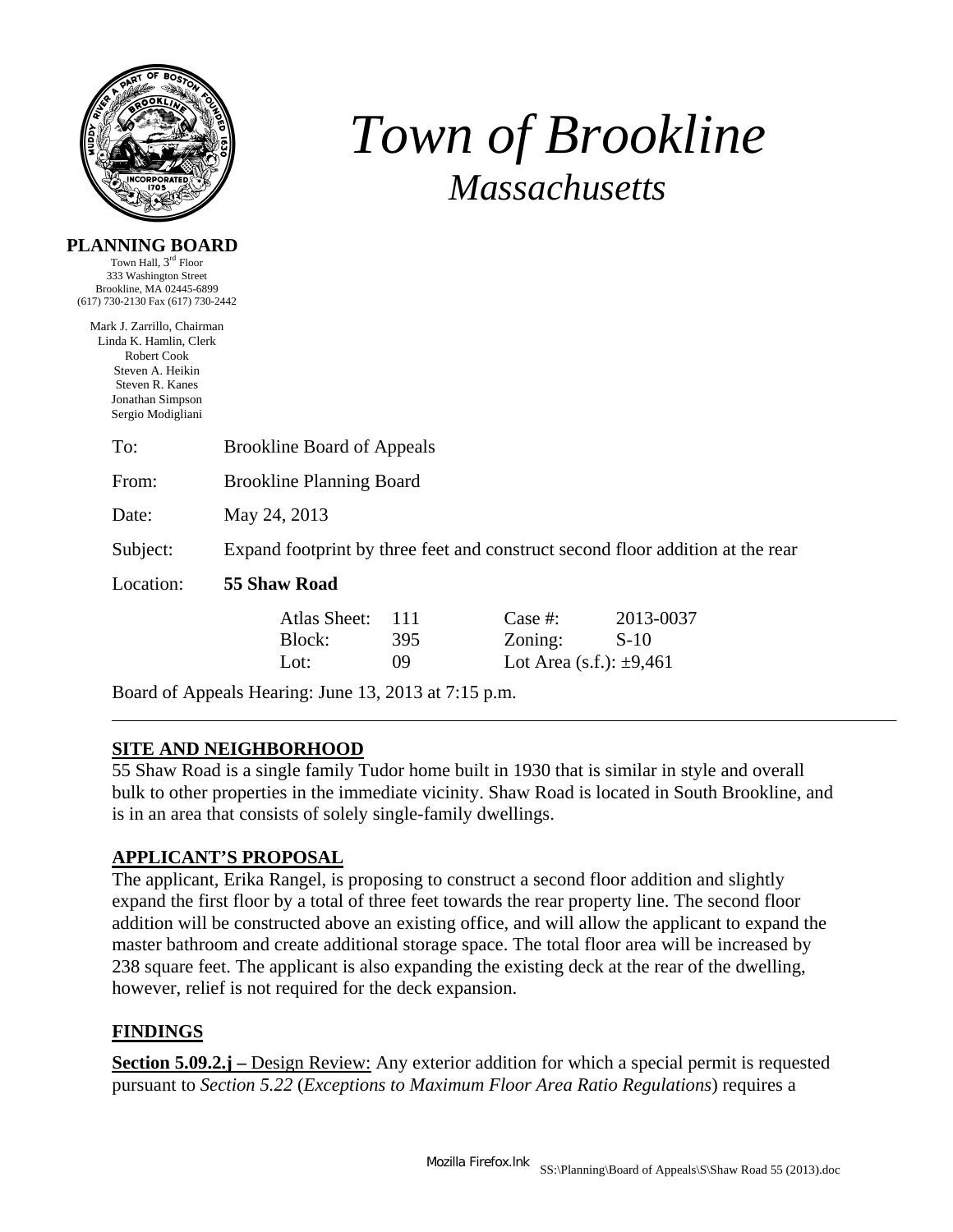special permit subject to the design review standards listed under *Section 5.09.4(a-l)*. The applicant has provided a Community and Environmental Impact Statement. The most relevant sections of the design review standards are described below:

*a. Preservation of Trees and Landscape* 

This proposal will not disturb any of the existing trees or landscaping.

- *b. Relation of Buildings to Environment*  The proposed addition is planned for the rear of the dwelling and the massing fits the residential scale of the neighborhood.
- **c.** *Relation of Buildings to the Form of Streetscape and the Neighborhood* The proposed addition does not affect the streetscape as it will not be visible from the street.

#### **Section 5.22.3.b.1.b** – Exceptions to Maximum Floor Area Ratio (FAR) for Residential Units

| <b>Floor Area</b>       | <b>Allowed</b> | <b>Existing</b> | <b>Proposed</b> | <b>Finding</b>  |
|-------------------------|----------------|-----------------|-----------------|-----------------|
| <b>Floor Area Ratio</b> | 0.30           | .29             | .32             |                 |
| (% of allowed)          | $100\%$        | 96%             | 106%            | Special Permit* |
| Floor Area (s.f.)       | 2,817          | 2,773           | 3.0 I I         |                 |

\* Under Section 5.22.3.c the Board of Appeals may grant by special permit to increase floor area up to 350 s.f. if the resulting gross floor area of the building is less than 150% of the permitted gross floor area. In addition, under Section 5.22.3.b.1.b the Board of Appeals may grant by special permit an addition that is less than or equal to 20% of the permitted gross floor area.

#### **PLANNING BOARD COMMENTS**

The Planning Board is supportive of this proposal to increase the total floor area in the existing single-family dwelling by 238 square feet. The only house that is expected to be affected by the proposal is 61 Shaw Road directly to the north. The properties to the rear are not expected to be impacted by the proposed addition because there are trees that will shield the addition. The addition is modest and is similar to an addition to a dwelling nearby that was granted a special permit in 2009 under the same sections of the Zoning By-Law.

### **Therefore, the Planning Board recommends approval of the plans by SilverDog LTD., dated 3/28/13, subject to the following conditions:**

- 1. Prior to the issuance of a building permit, final plans shall be submitted to the Assistant Director of Regulatory Planning for review and approval.
- 2. Prior to the issuance of a building permit, the applicant shall submit to the Building Commissioner for review and approval for conformance to the Board of Appeals decision: 1) a final site plan stamped and signed by a registered engineer or land surveyor; 2) final building elevations stamped and signed by a registered architect; and 3) evidence that the Board of Appeals decision has been recorded at the Registry of Deeds.